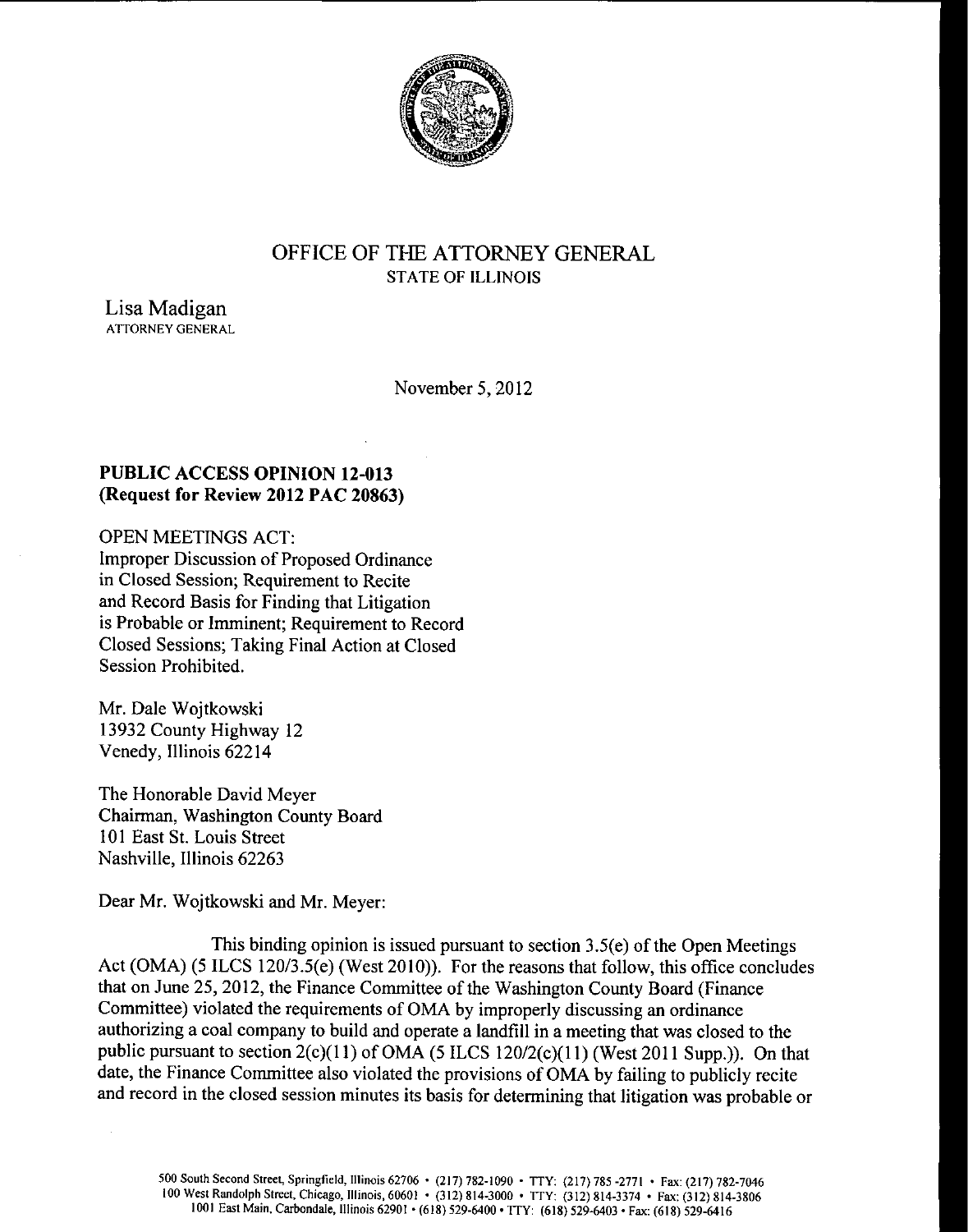imminent and by failing to create and maintain a verbatim recording of the closed session discussion. The Finance Committee also appears to have taken a final action during the closed session, which is not allowed under OMA.

#### BACKGROUND

On August 7, 2012, the Public Access Bureau received a Request for Review in which Mr. Dale Wojtkowski alleged that on June 25, 2012,<sup>1</sup> the Finance Committee improperly discussed plans for <sup>a</sup> landfill for the disposal of coal ash in <sup>a</sup> meeting that was closed to the public pursuant to section  $2(c)(11)$  of OMA, which permits a public body to hold a closed meeting to discuss "probable or imminent" litigation affecting the public body. On August 16, 2012, the Public Access Bureau forwarded <sup>a</sup> copy of the Request for Review to the Chairman of the County Board and requested:

> A] written response to the allegation that the Board held a discussion pursuant to the section  $2(c)(11)$  exception which is not within the scope of that exception. In your response, please clarify whether the matters discussed in closed session concern pending litigation, or litigation which the Board found to be probable or imminent; if the Board found litigation to be probable or imminent, please provide a detailed factual basis to support that finding. In addition, please provide <sup>a</sup> copy of the June 25, 2012, agenda and closed session minutes together with <sup>a</sup> copy of the verbatim recording of the closed session discussion.

On August 29, 2012, the Washington County State's Attorney responded on behalf of the Finance Committee by providing copies of the agenda, as well as minutes of both the open and closed sessions of the June 25, 2012, meeting. In addition, the State's Attorney furnished for this office's review a copy of a letter from Prairie State Generating Company, LLC PSGC) in which PSGC expressed its concerns about the legality of an amendment to the Washington County Sanitary Landfill ordinance and requested an opportunity to meet with the County Board in closed session. This letter further stated that "[i]f we are unable to resolve this

<sup>&</sup>lt;sup>1</sup>The Request for Review also alleged that the Finance Committee improperly discussed plans for a coal ash landfill in closed session on June 7, 2012. However, the Public Access Bureau is unable to review that allegation because we received Mr. Wojtkowski's Request for Review more than 60 days after that alleged violation. 5 ILCS 120/3.5(a) (West 2010) ("A person who believes that a violation of this Act by a public body has occurred may file <sup>a</sup> request for review with the Public Access Counselor established in the Office of the Attorney General not later than 60 days after the alleged violation").

<sup>&</sup>lt;sup>2</sup>Letter from Steve Silverman, Assistant Attorney General, Public Access Bureau, to David Meyer, Board Chairman, Washington County Board( August 16, 2012).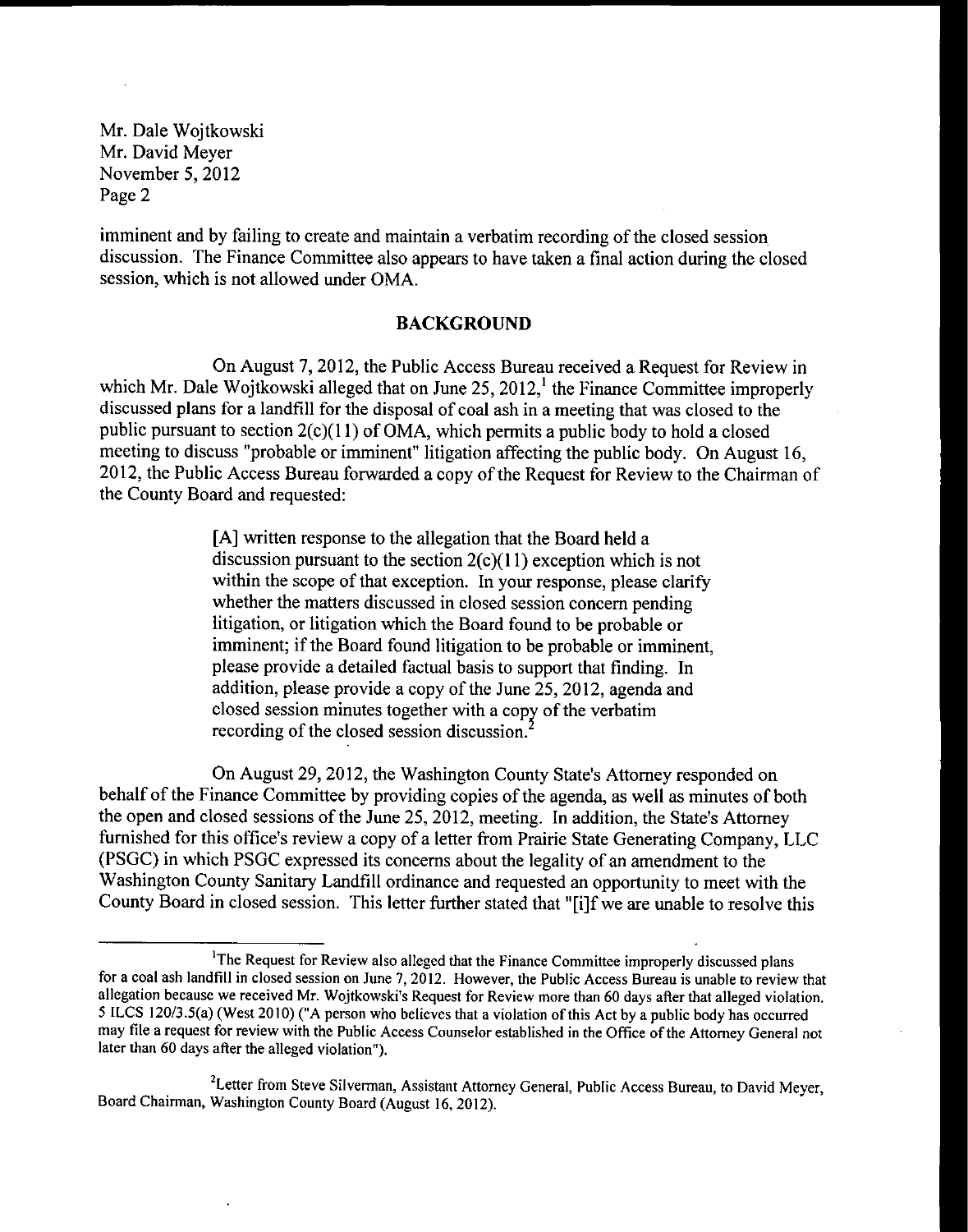matter, PSGC will proceed to file an appropriate legal action against Washington County seeking judicial review of this matter.<sup>13</sup> The State's Attorney's response to the allegations in the Request for Review asserted that the Finance Committee found litigation to be probable or imminent based upon the probable litigation specifically referred to in the letter from PSGC dated March 28, 2012. The discussion concerned PSGC's proposal for resolving the matter prior to filing suit."<sup>4</sup> In her response, the State's Attorney also noted that, "[w]hen I requested the verbatim recording of the closed session, it was brought to my attention that committee meetings are not being recorded. There is no recording to provide."<sup>5</sup>

On September 12, 2012, this office forwarded <sup>a</sup> copy of the County's response to Mr. Wojtkowski.<sup>6</sup> He replied in a letter dated September 19, 2012.

On October 4, 2012, this office properly extended the time to issue a binding opinion pursuant to section 3.5(e) of OMA.

### ANALYSIS

### Section  $2(c)(11)$  of OMA

Section 2(a) of OMA (5 ILCS 120/2(a) (West 2011 Supp.), as amended by Public Acts 97-813, effective July 13, 2012; 97-876, effective August 1, 2012) provides that all meetings of public bodies " shall be open to the public" unless the subject of the meeting falls within one of the exceptions set out in subsection 2(c) of OMA (5 ILCS 120/2(c) (West 2011 Supp.), as amended by Public Act 97-813, effective July 13, 2012; 97-876, effective August 1,  $2012$ ) and the meeting is closed in accordance with the provisions of section 2a of OMA (5 ILCS 120/2a (West 2010)). Pursuant to section 2(b) of OMA (5 ILCS 120/2(b) (West 2011 Supp.) as amended by Public Acts 97-813, effective July 13, 2012; 97-876, effective August 1, 2012), "the [statutory] exceptions are to be strictly construed, extending only to subjects clearly within their scope."

Section  $2(c)(11)$  of OMA permits a public body to discuss in closed session:

<sup>5</sup>Letter from Julie Kozuszek, Washington County State's Attorney, to Steve Silverman, Assistant Attorney General, Public Access Bureau( August 29, 2012).

6Letter from Steve Silverman, Assistant Attorney General, Public Access Bureau, to Dale Wojtkowski( September 12, 2012).

<sup>&</sup>lt;sup>3</sup>Letter from Peter DeQuattro, President and Chief Executive Officer, Prairie State Generating Company, to David Meyer, Washington County Board Chairman( March 28, 2012).

<sup>&</sup>lt;sup>4</sup>Letter from Julie Kozuszek, Washington County State's Attorney, to Steve Silverman, Assistant Attorney General, Public Access Bureau( August 29, 2012).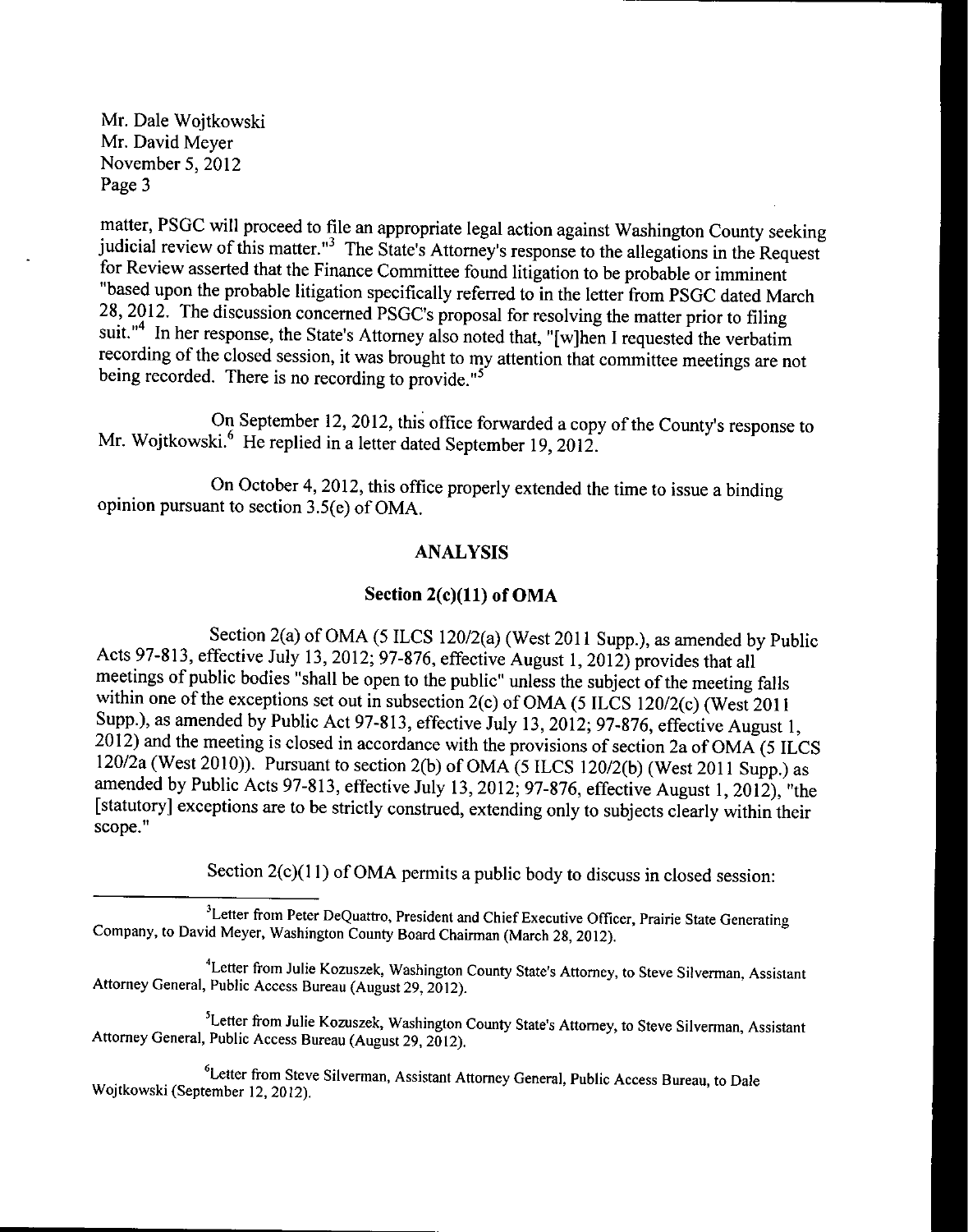Page 4 November 5, 2012 Mr. David Meyer Mr. Dale Wojtkowski

> closed meeting. (Emphasis added.) finding shall be recorded and entered into the minutes of the an action is probable or imminent, in which case the basis for the court or administrative tribunal, or when the public body finds that the particular public body has been filed and is pending before a Litigation, when an action against, affecting or on behalf of

reasonable and justifiable basis" to close the meeting). the public under the exception. This requirement is mandatory and exists to ensure that there is a record a finding that litigation is probable or imminent as a prerequisite to closing a meeting to 026, issued December 23, 1983, at 6 ("if litigation is not pending, the public body must make and meetings to the public." Henry, 356 Ill. App. 3d at 957; see also 1983 Ill. Att'y Gen. Op. No. 83prevent public bodies from using the distant possibility of litigation as a pretext for closing their must disclose the requisite finding and record it in the closed session minutes is "intended to probable or imminent and  $(2)$  a basis for such a finding." The requirement that a public body litigation, a public body must publicly announce on the record  $(1)$  a finding that litigation was Court held that before closing a meeting under section  $2(c)(11)$  to discuss probable or imminent In Henry v. Anderson 356 Ill. App. 3d 952, 957 (4th Dist. 2005), the Appellate

that is likely to be the subject of the litigation. to use the closed session to discuss taking an action or to make a decision on the underlying issue grounds to believe that litigation is probable or imminent, it is not permissible for a public body Gen. Op. No. 83-026, issued December 23, 1983, at 12. Thus, even if there are reasonable consideration regardless of how sensitive or controversial the subject matter may be." Ill. Att'y  $2(c)(11)$  may not be "utilized to conduct deliberations on the merits of a matter under (Emphasis added.) Ill. Att'y Gen. Op. No. 83-026, issued December 23, 1983, at 14. Section closed meeting are the strategies, posture, theories, and consequences of the litigation itself." December 23, 1983, at 10. Further, "the only matters which may lawfully be discussed at the circumstances in light of logic, experience, and reason." III. Att'y Gen. Op. No. 83-026, issued 23, 1983, at 10. Such determinations must be made "by examining the surrounding that such an occurrence is close at hand." 1983 Ill. Att'y Gen. Op. No. 83-026, issued December must be reasonable grounds to believe that a lawsuit is more likely than not to be instituted or For a public body to rely on section  $2(c)(11)$  of OMA to close a meeting, "there

March 28, 2012, letter, PSGC states: "PSGC has determined that unless Washington County reasonable basis to believe that a lawsuit was imminent or more likely than not to be filed. In its ppear that, at the time when it held its closed session discussion, the Finance Committee had a suggested that a lawsuit would be filed if the parties could not reach an agreement, it does not Although PSGC sent a letter to the Chairman of the County Board which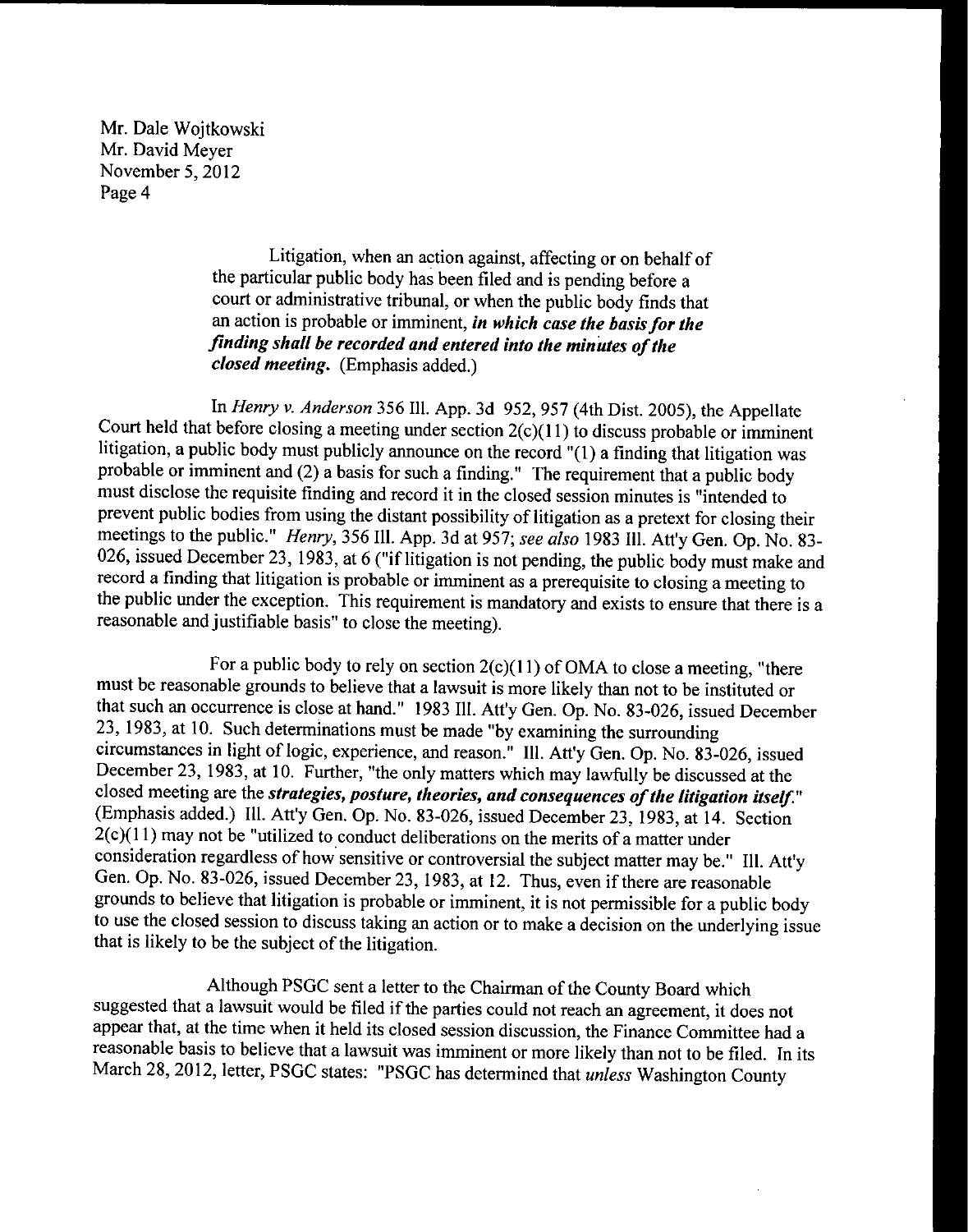properly addresses legal defects in the Ordinance, PSGC may be left with no alternative except to file suit against Washington County seeking judicial relief." (Emphasis added.) Notably, the letter was sent by the President of PSGC, not an attorney representing PSGC. In addition, PGSC's letter was sent almost three months prior to the Finance Committee's June 25, 2012, meeting without the commencement of an action, which seems to raise <sup>a</sup> question about the litigation being "imminent." Thus, under these specific circumstances, it does not appear to have been reasonable for the Finance Committee to enter closed session pursuant to section  $2(c)(11)$ of OMA.

Even if it had <sup>a</sup> reasonable basis to believe that litigation was more likely than not to be filed or was imminent, however, the Finance Committee did not discuss the possible litigation in the closed session. The materials submitted by the County do not assert or indicate that the County Board discussed the strategies, posture, theories, and consequences of imminent or probable litigation, which could have been properly discussed in closed session. Instead, the closed session minutes indicate that the Finance Committee discussed the substance of the issues relating to the possible litigation—a proposed ordinance and hosting agreement that would authorize PSGC to operate <sup>a</sup> landfill to dispose of coal ash. According to the minutes, the Finance Committee invited representatives of PSGC to join the discussion. Further, the Finance Committee agreed to recommend approval of the ordinance and hosting agreement to the full County Board, if PSGC would host an informational meeting about the ash pile.<sup>7</sup>

Although PSGC's letter suggested meeting with the County Board in closed session under section 2(c)(11) to resolve their differences, this proposal, and even PSGC's stated intention to file suit if an agreement on the ordinance was not reached, does not permit the Finance Committee to discuss subjects other than litigation in a session closed pursuant to section 2(c)(11). The County's response to the allegations in the Request for Review noted that "the [closed session] discussions concerned PSGC's proposal for resolving the matter prior to filing suit."<sup>8</sup> (Emphasis added.) PSGC's proposal consisted of its proposed version of an ordinance and hosting agreement. But even ifPSGC offered its version of an ordinance and hosting agreement as part of its effort to avoid litigation and the Finance Committee decided to consider the ordinance and hosting agreement to avoid litigation, that does not permit the Finance Committee to discuss the merits of the ordinance and hosting agreement in a closed session. Accordingly, this office concludes that the Finance Committee improperly discussed the ordinance and hosting agreement, which are matters of significant public interest, in a closed session.

 $\overline{\phantom{a}}$ 

Washington County Board Finance Committee, Closed Session Meeting, June 25, 2012, Minutes.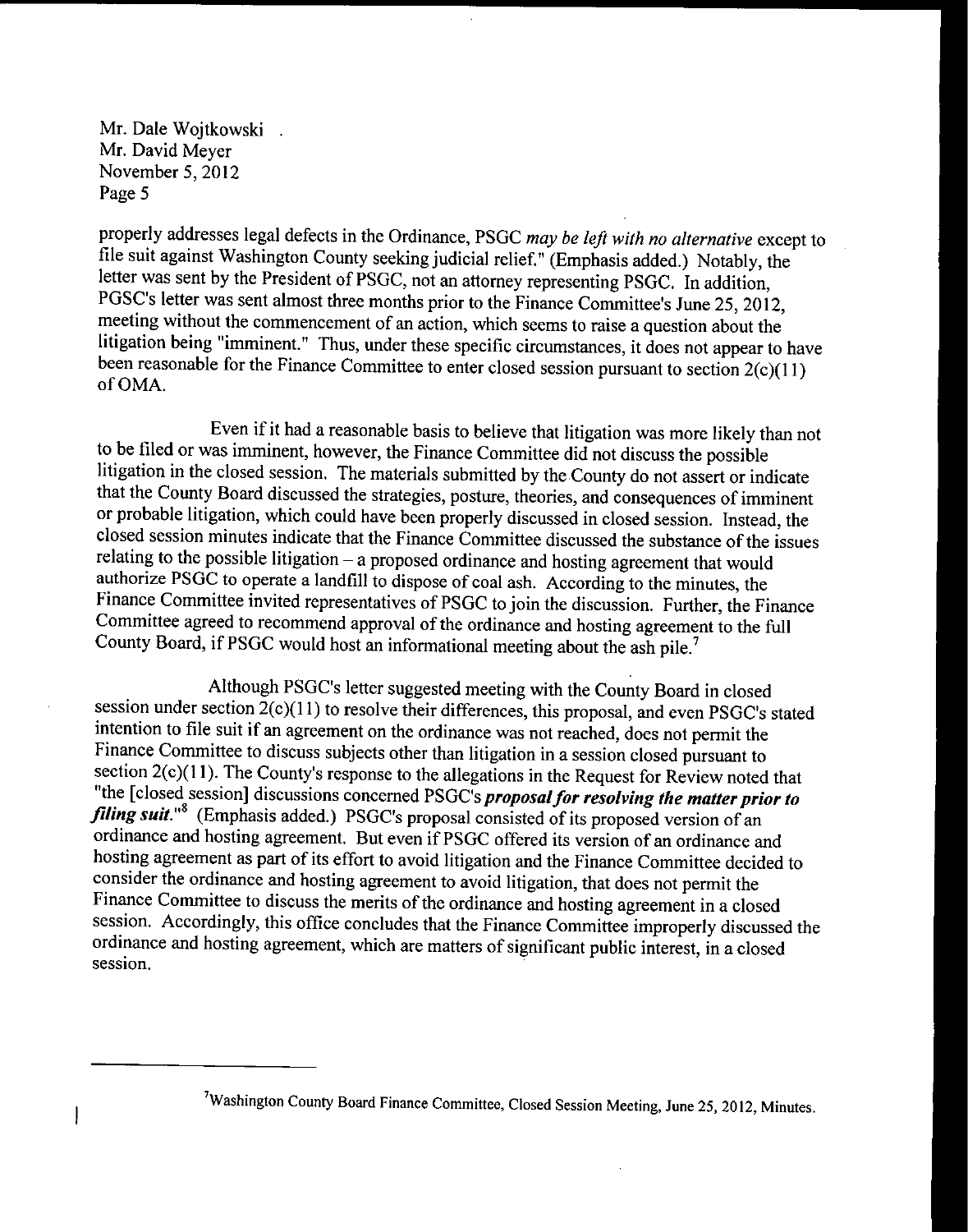#### Additional OMA Violations

Our conclusion that the Finance Committee violated section  $2(a)$  of OMA by discussing the proposed ordinance and hosting agreement in a closed meeting essentially resolves this Request for Review. However, our review of this matter also raised additional OMA concerns relating to the closed session on June 25, 2012, that should be addressed.

First, even assuming, arguendo, that discussion of the proposed ordinance and hosting agreement in a closed session would have been proper under section  $2(c)(11)$ , the Finance Committee did not fulfill that section's requirements for going into a closed session. The minutes of the open session of the June 25, 2012, meeting indicate that the Finance Committee unanimously voted to enter into a closed session pursuant to section  $2(c)(11)$ .<sup>9</sup> The open session minutes do not indicate that the Finance Committee publicly articulated any basis for the finding that litigation was probable or imminent. And the basis of such <sup>a</sup> finding is not recorded in the closed session minutes as expressly required by section  $2(c)(11)$ . The failure to articulate and record this basis in the minutes of the closed session violated section  $2(c)(11)$  of OMA.

Second, the Finance Committee violated section 2.06(a) of OMA (5 ILCS 120/2.06(a) ( West 2010)) by failing to create and maintain <sup>a</sup> verbatim recording of its June 25, 2012, closed session discussion. Section 2.06(a) provides that "[a]ll public bodies shall keep \*\*\* a verbatim record of all their closed meetings in the form of an audio or video recording[.]" Given the burden of proof on the public body to establish that it complied with OMA in conducting the closed session, the failure of the Finance Committee to prepare a verbatim recording as required by law, may have worked to the detriment of the Finance Committee.

The third issue concerns whether the Finance Committee took a final action in the closed session. Section 2(e) of OMA (5 ILCS 120/2(e) (West 2011 Supp.), as amended by Public Acts 97-813, effective July 13, 2012; 97-876, effective August 1, 2012) provides that "[n]o final action may be taken at a closed meeting. Final action shall be preceded by a public recital of the nature of the matter being considered and other information that will inform the public of the business being conducted."

The closed session minutes of the June 25, 2012, meeting indicate that the Finance Committee decided to recommend approval of the ordinance and hosting agreement to

<sup>&</sup>lt;sup>9</sup>The Finance Committee also cited section 2(c)(6) of OMA (5 ILCS 120/2(c)(6) (West 2011 Supp.)), which allows discussion of the setting of <sup>a</sup> price for sale or lease of property owned by the public body in closed session. The Finance Committee discussed a separate issue in closed session pursuant to section  $2(c)(6)$ , the propriety of which Mr. Wojtkowski did not dispute in his Request for Review. Therefore, this binding opinion does not address that portion of the closed session discussion.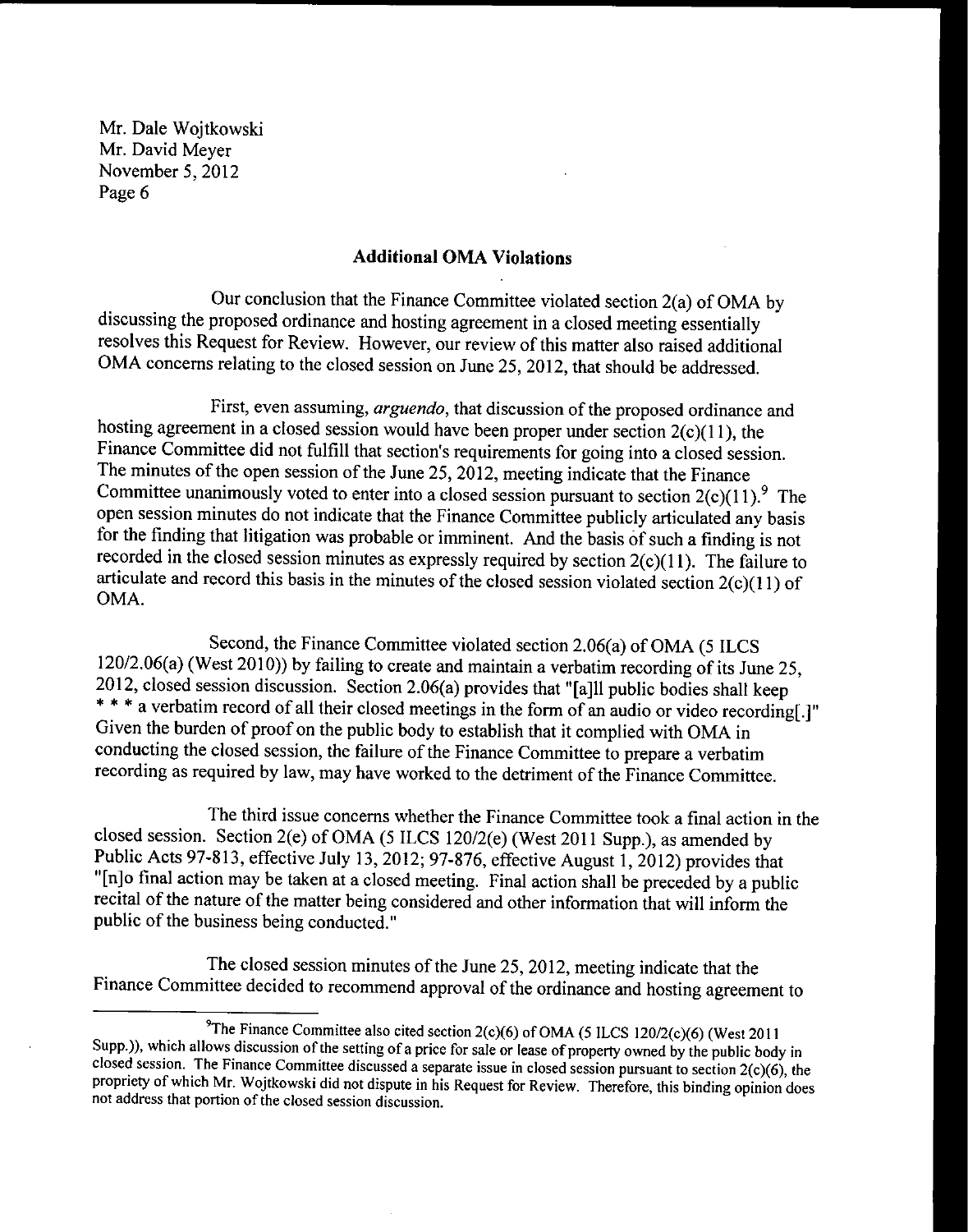the full County Board. After reviewing those minutes, this office requested from the State's Attorney clarification as to " whether the Finance Committee recommended that the County Board approve the proposed ordinance and hosting agreement and whether a vote on whether to do so was taken in open session[.] $n^{10}$ 

×

On October 12, 2012, the State's Attorney responded on behalf of the Finance Committee by stating, in pertinent part:

> It does not appear that any formal recommendation was acted upon by the Finance Committee or made to the full County Board \* \* \*. Washington County Board Committees often proceed in this manner, however, coming to a general implied consensus without objection rather than taking formal action. It is not uncommon that a recommendation would be inferred and not overtly stated. It is my understanding that the Finance Committee anticipated a decision by the entire Board, but that the committee had no reason to object to the approval of the ordinance and the hosting agreement. In this case, no action was taken by the Finance Committee in either open or closed session to make a recommendation to the full Board.<sup>11</sup>

Based on this explanation and the closed session minutes, it appears that the Finance Committee informally agreed during the closed session either to recommend passage of the proposed ordinance and hosting agreement, or at least not to oppose the proposed ordinance and hosting agreement. By doing so, the Finance Committee implicitly recommended that the full County Board approve the agreement, which it subsequently did at its June 26, 2012, special meeting. The open session meeting minutes indicate that the Finance Committee, after returning to open session on June 25, 2012, voted to adjourn the meeting without publicly deliberating on these matters or taking any action. Accordingly, this office notes that when such a consensus is reached in <sup>a</sup> closed session, even if it is reached informally, as <sup>a</sup> practical matter, that consensus constitutes a final action. Because no final action may be taken in closed session, in order to comply with the requirements of OMA, the Finance Committee must discuss and vote on such an agreement in an open meeting.

<sup>&</sup>lt;sup>10</sup>Letter from Steve Silverman, Assistant Attorney General, Public Access Bureau, to Julie Kozuszek, State's Attorney, Washington County (October 4, 2012).

<sup>&</sup>lt;sup>11</sup> Letter from Julie Kozuszek, Washington County State's Attorney, to Steve Silverman, Assistant Attorney General (October 12, 2012).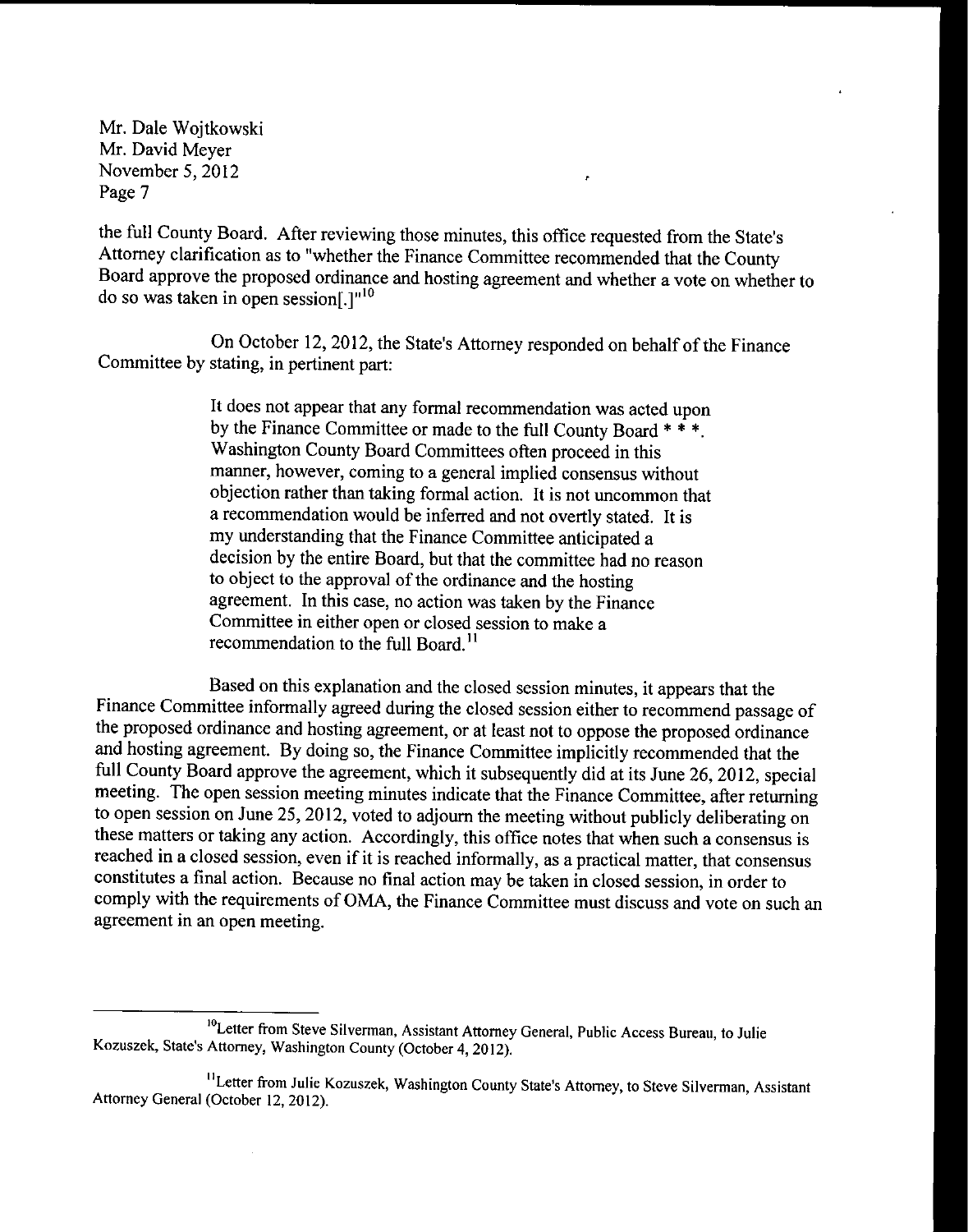### FINDINGS AND CONCLUSIONS

After full review and giving due consideration to the arguments of the parties, the Public Access Counselor's findings and the applicable law, the Attorney General finds that:

1) On June 25, 2012, the Finance Committee of the Washington County Board discussed in a closed session a proposed ordinance and hosting agreement relating to a landfill for the disposal of coal ash. The Finance Committee cited section  $2(c)(11)$  of OMA as its basis for holding a closed meeting. Section  $2(c)(11)$  of OMA permits a public body to discuss in closed session "[l] itigation,  $* * *$  when the public body finds that an action [against, affecting or on behalf of the particular public body] is probable or imminent, in which case the basis for the finding shall be recorded and entered into the minutes of the closed meeting."

2) On August 7, 2012, the Public Access Bureau received Mr. Dale Wojtkowski's' Request for Review alleging that the Finance Committee violated the Open Meetings Act by discussing that matter in a closed session. Mr. Wojtkowski's Request for Review was timely filed and otherwise complies with the requirements of section  $3.5(a)$  of OMA.

3) Pursuant to section  $3.5(e)$  of OMA, the Attorney General extended the time to issue a binding opinion by 21 business days, until November 6, 2012. Therefore, the Attorney General may properly issue <sup>a</sup> binding opinion with respect to Mr. Wojtkowski's Request for Review.

4) By discussing in closed session a proposed ordinance and hosting agreement that did not concern or probable or imminent litigation within the scope of section  $\frac{2(c)}{11}$ , the Finance Committee violated section 2(a) of OMA, which requires all meetings to be open to the public unless excepted in section  $2(c)$ .

5) By failing to disclose and record in the closed session minutes its basis for finding that litigation was probable or imminent, the Finance Committee violated section  $2(c)(11)$  of OMA.

6) By failing to make an audio or video recording of the June 25, 2012, closed session discussion, the Finance Committee violated section 2.06(a) of OMA, which provides that "[a] ll public bodies shall keep \* \* \* a verbatim record of all their closed meetings in the form of an audio or video recording."